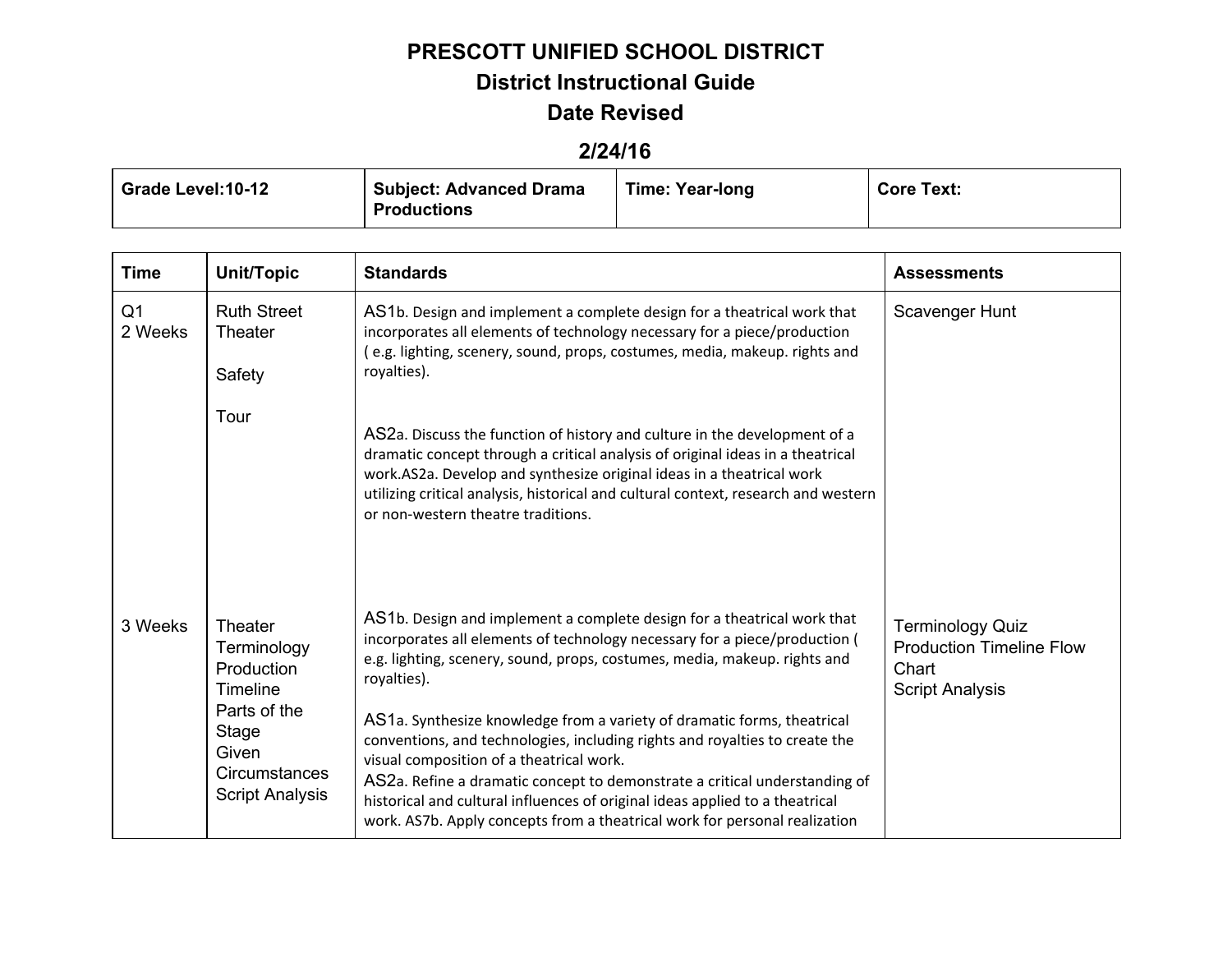|               |                                                             | about cultural perspectives and understanding.AS7b. Apply new<br>understandings of cultures and contexts to theatrical work.                                                                                                                                                                                                                                                                                                                                                                                                                                                                                                                                                                                                                                                              | Safety Booklet/Notebook                                                       |
|---------------|-------------------------------------------------------------|-------------------------------------------------------------------------------------------------------------------------------------------------------------------------------------------------------------------------------------------------------------------------------------------------------------------------------------------------------------------------------------------------------------------------------------------------------------------------------------------------------------------------------------------------------------------------------------------------------------------------------------------------------------------------------------------------------------------------------------------------------------------------------------------|-------------------------------------------------------------------------------|
| 2 Weeks       | Safety                                                      | AS1b. Design and implement a complete design for a theatrical work that<br>incorporates all elements of technology necessary for a piece/production (<br>e.g. lighting, scenery, sound, props, costumes, media, makeup. rights and<br>royalties).                                                                                                                                                                                                                                                                                                                                                                                                                                                                                                                                         | Practicum: Identify and<br>properly use each tool and<br>return to tool cage. |
| 1 Week        | <b>Tools</b><br><b>Power Tools</b><br>Saws<br><b>Drills</b> | AS1b. Design and implement a complete design for a theatrical work that<br>incorporates all elements of technology necessary for a piece/production (<br>e.g. lighting, scenery, sound, props, costumes, media, makeup. rights and<br>royalties). AS4b. Use researched technical elements to increase the impact<br>of design in a theatrical work. AS5b. b. Explain and justify the selection of<br>technical elements used to build a design that communicates the dramatic<br>concept.<br>Literacy Standards: Evaluate an author's premises, claims, and evidence<br>by corroborating or challenging them with other information. (11-12.RH.8)<br>Technology Standards: PO 1. Identify and defend effective key words, phrases,<br>and strategies for conducting information searches. |                                                                               |
| 1 Week        | <b>Fly System</b>                                           | AS1b. Design and implement a complete design for a theatrical work that<br>incorporates all elements of technology necessary for a piece/production (<br>e.g. lighting, scenery, sound, props, costumes, media, makeup. rights and<br>royalties). AS5b. b. Explain and justify the selection of technical elements<br>used to build a design that communicates the dramatic concept. AS4b. Use<br>researched technical elements to increase the impact of design in a<br>theatrical work.                                                                                                                                                                                                                                                                                                 | Practicum: Fly in each<br>batten, open/close drapes                           |
| Q2<br>4 Weeks | Design                                                      | Literacy Standards: Cite specific textual evidence to support                                                                                                                                                                                                                                                                                                                                                                                                                                                                                                                                                                                                                                                                                                                             | <b>Given Circumstances List</b>                                               |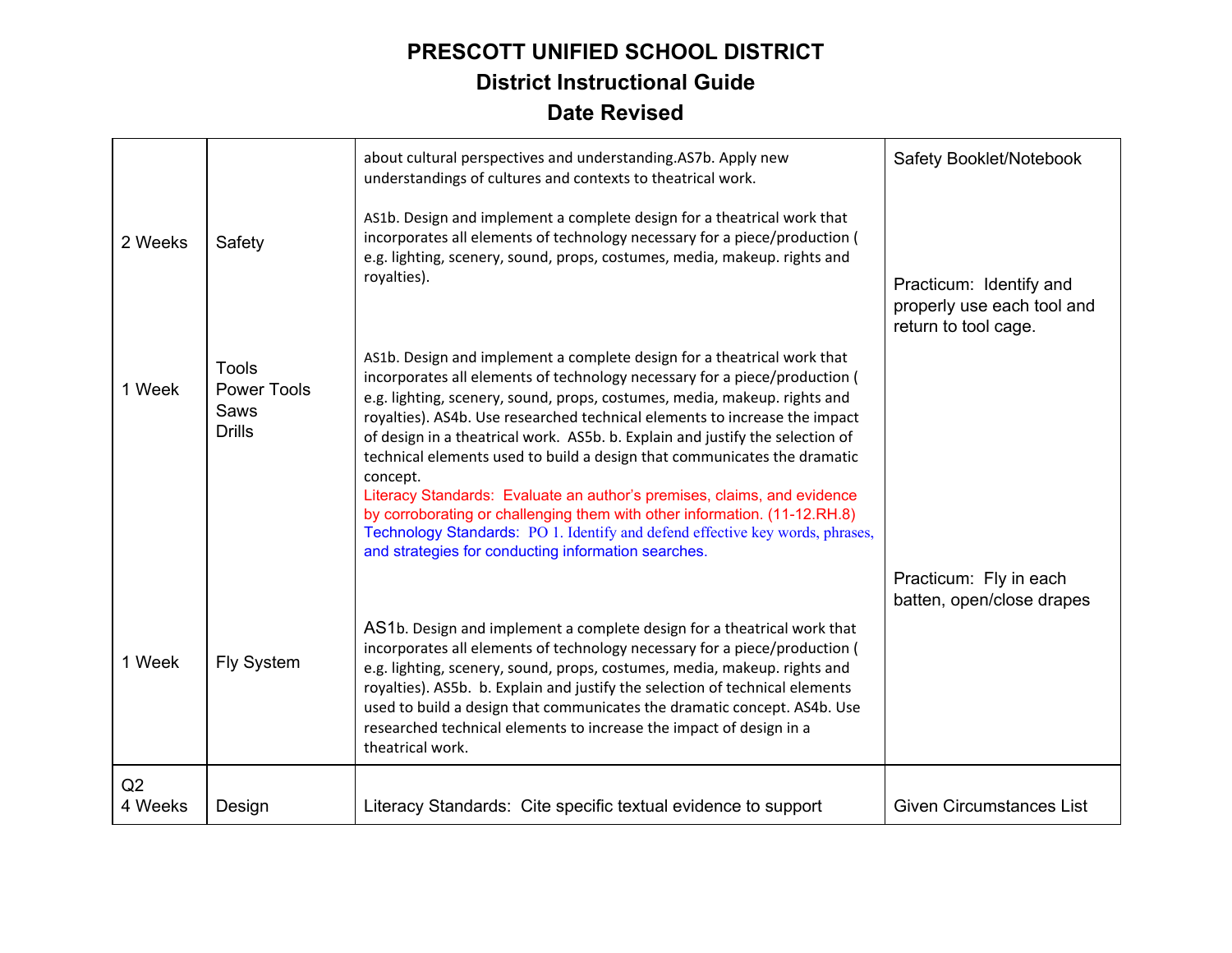|         | <b>Script Analysis</b><br>Set Design<br>Mood<br>Transitions<br><b>Model Building</b> | analysis of primary and secondary sources, connecting insights<br>gained from specific details to an understanding of the text as a<br>whole. (11-12.RH.1) AS4a. Research various character objectives and<br>tactics in a theatrical work to overcome an obstacle.<br>AS4b. Use researched technical elements to increase the impact of design in<br>a theatrical work. AS5b. Use researched technical elements to increase the<br>impact of design in a theatrical work. AS9a. Examine a theatrical work using<br>supporting evidence and criteria, while considering art forms, history,<br>culture, and other disciplines. AS9b. Apply the aesthetics of the production<br>elements in a theatrical work. AS5b. b. Explain and justify the selection of<br>technical elements used to build a design that communicates the dramatic<br>concept. Technology Standards: PO 1. Analyze, evaluate, and synthesize information<br>to generate new ideas, processes, or products. PO 2. Propose or create a model,<br>simulation, or system.<br>Literacy Standards: Determine the central ideas or information of a primary or secondary<br>source; provide an accurate summary that makes clear the relationships among the key<br>details and ideas. (11-12.RH.2) Determine the meaning of words and phrases as they are<br>used in a text, including analyzing how an author uses and refines the meaning of a key<br>term over the course of a text (e.g., how Madison defines faction in Federalist No. 10).<br>(11-12.RH.4) Evaluate an author's premises, claims, and evidence by corroborating or<br>challenging them with other information. | <b>Script Analysis</b><br>Design Proposal<br>Set Design Drawings<br>Set Design Model<br>Presentation |
|---------|--------------------------------------------------------------------------------------|-----------------------------------------------------------------------------------------------------------------------------------------------------------------------------------------------------------------------------------------------------------------------------------------------------------------------------------------------------------------------------------------------------------------------------------------------------------------------------------------------------------------------------------------------------------------------------------------------------------------------------------------------------------------------------------------------------------------------------------------------------------------------------------------------------------------------------------------------------------------------------------------------------------------------------------------------------------------------------------------------------------------------------------------------------------------------------------------------------------------------------------------------------------------------------------------------------------------------------------------------------------------------------------------------------------------------------------------------------------------------------------------------------------------------------------------------------------------------------------------------------------------------------------------------------------------------------------------------------------------------------------------------------|------------------------------------------------------------------------------------------------------|
| 5 Weeks | <b>Set Construction</b><br><b>Flats</b><br><b>Scenic Painting</b><br>Striking a Set  | AS1b. Design and implement a complete design for a theatrical work that<br>incorporates all elements of technology necessary for a piece/production (<br>e.g. lighting, scenery, sound, props, costumes, media, makeup. rights and<br>royalties). CR.1.1.3b b. Collaborate as a creative team to create artistic<br>solutions and make interpretive choices in a devised or scripted theatrical<br>work. AS4b. Use researched technical elements to increase the impact of<br>design in a theatrical work. AS9b. b. Analyze and evaluate varied aesthetic<br>interpretations of production elements for a theatrical work. AS5b. b.<br>Explain and justify the selection of technical elements used to build a design<br>that communicates the dramatic concept.<br>Literacy Standards: Cite specific textual evidence to support analysis of                                                                                                                                                                                                                                                                                                                                                                                                                                                                                                                                                                                                                                                                                                                                                                                                       | <b>Production Journal</b><br><b>Performance Review</b><br><b>Class Participation</b>                 |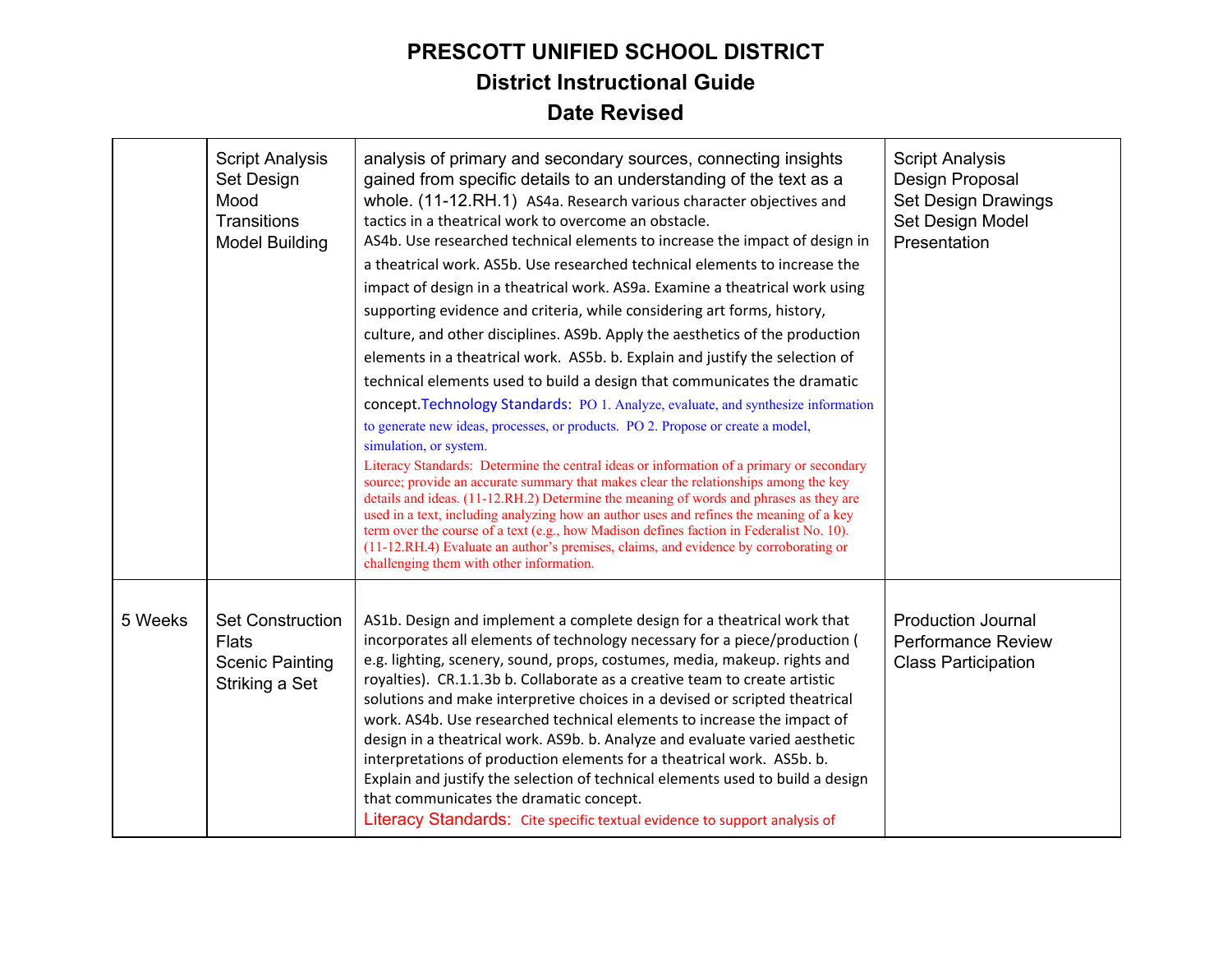|               |                                                                                  | science and technical texts. (6-8.RST.1)<br>AS3b. Conceptualize and construct technical design choices to enhance the<br>story and emotional impact of a devised or scripted theatrical work. (e.g.<br>lighting, sound, scenery, props, costumes, makeup). AS3b. Employ a high<br>level of technical proficiency to support the story and emotional impact of a<br>devised or scripted theatrical work (e.g. safely utilize technical theatre<br>practices).                                                                                                                                                                                                                                                                                                                                                                                                                                                                                                                                                      |                                                                                                |
|---------------|----------------------------------------------------------------------------------|-------------------------------------------------------------------------------------------------------------------------------------------------------------------------------------------------------------------------------------------------------------------------------------------------------------------------------------------------------------------------------------------------------------------------------------------------------------------------------------------------------------------------------------------------------------------------------------------------------------------------------------------------------------------------------------------------------------------------------------------------------------------------------------------------------------------------------------------------------------------------------------------------------------------------------------------------------------------------------------------------------------------|------------------------------------------------------------------------------------------------|
| Q3<br>3 Weeks | Lighting<br>Terminology<br>Electricity<br>Design<br><b>Color Theory</b><br>Knots | AS1b. Design and implement a complete design for a theatrical work that<br>incorporates all elements of technology necessary for a piece/production (<br>e.g. lighting, scenery, sound, props, costumes, media, makeup. rights and<br>royalties). AS4b. Use researched technical elements to increase the impact<br>of design in a theatrical work. AS5b. b. Explain and justify the selection of<br>technical elements used to build a design that communicates the dramatic<br>concept.<br><b>Technology Standards:</b> PO 1. Create innovative products or projects using digital<br>tools to express original ideas. PO 2. Use digital collaborative tools to synthesize<br>information, produce original works, and express ideas<br>Literacy Standards: Conduct short research projects to answer a question (including<br>a self-generated question), drawing on several sources and generating additional<br>related, focused questions that allow for multiple avenues of exploration.<br>$(6-8.WHST.7)$ | Quiz: Electricity, Color<br>Practicum: Knot Tying,<br>Hanging/Focusing a Light                 |
| 2 Weeks       | Sound<br>Microphones<br>Sound Waves                                              | AS1b. Design and implement a complete design for a theatrical work that<br>incorporates all elements of technology necessary for a piece/production (<br>e.g. lighting, scenery, sound, props, costumes, media, makeup. rights and<br>royalties). AS4b. Use researched technical elements to increase the impact<br>of design in a theatrical work. AS5b. b. Explain and justify the selection of<br>technical elements used to build a design that communicates the dramatic<br>concept.                                                                                                                                                                                                                                                                                                                                                                                                                                                                                                                         | Practicum: Make a sound<br>effect CD, Sound System<br>Quiz, Mic an actor/Sound<br><b>Check</b> |
| 2 Weeks       | Costumes<br>Design<br>Color                                                      | AS5b. b. Explain and justify the selection of technical elements used to build<br>a design that communicates the dramatic concept.<br>AS1b. Design and implement a complete design for a theatrical work that<br>incorporates all elements of technology necessary for a piece/production (                                                                                                                                                                                                                                                                                                                                                                                                                                                                                                                                                                                                                                                                                                                       | <b>Costume Sketches</b><br><b>Pulling Costumes</b><br>Label Costumes/Organize                  |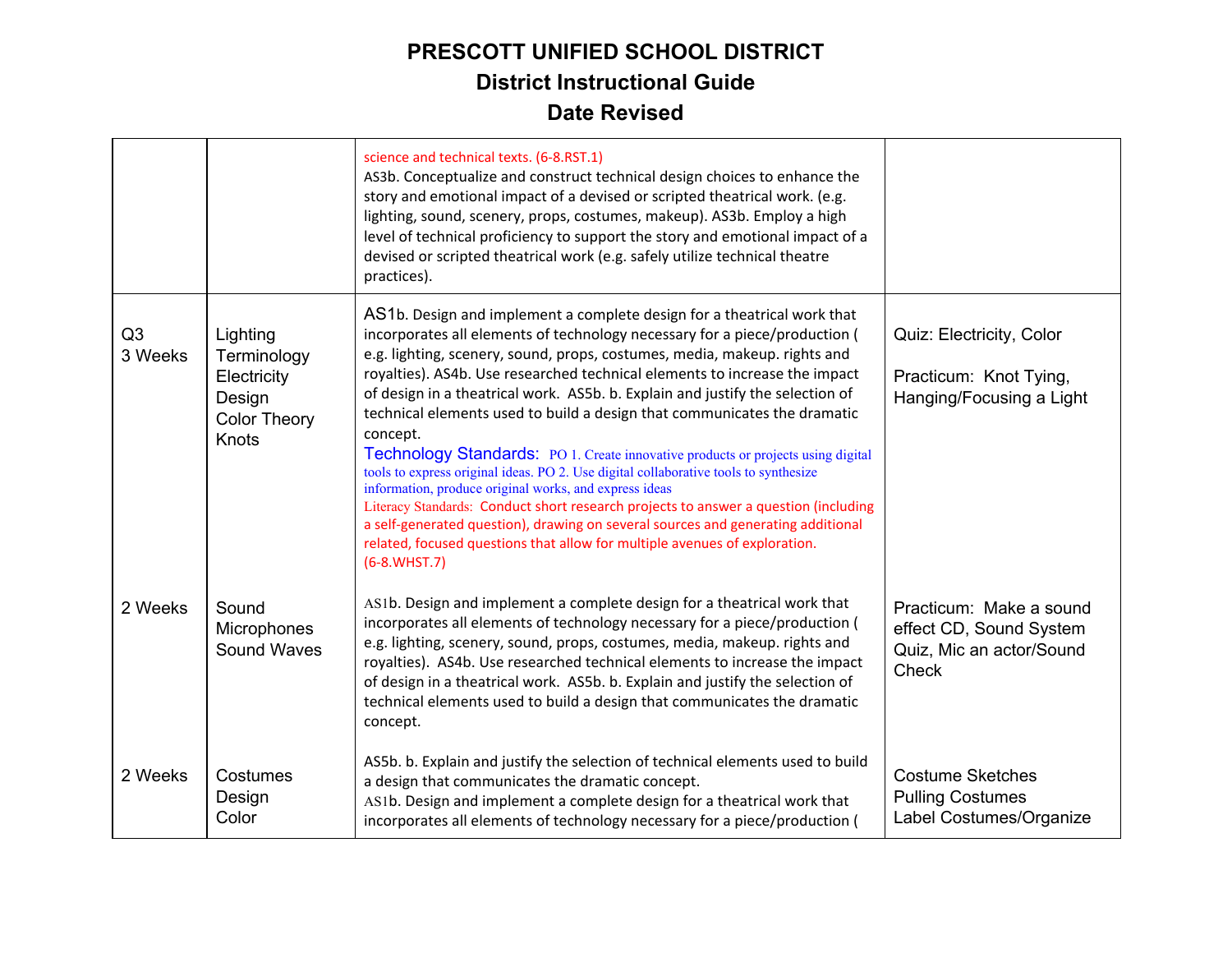|               | <b>Time Period</b>                                        | e.g. lighting, scenery, sound, props, costumes, media, makeup. rights and<br>royalties). AS4b. Use researched technical elements to increase the impact<br>of design in a theatrical work. AS5b. b. Explain and justify the selection of<br>technical elements used to build a design that communicates the dramatic<br>concept.<br>Technology Standards: PO 2. Use digital collaborative tools to synthesize<br>information, produce original works, and express ideas                                                                                                                                                                                                                                                                                                                                                                                                                                                                                                                                                                                                                                            | Dressing Room for<br>Production                                                        |
|---------------|-----------------------------------------------------------|--------------------------------------------------------------------------------------------------------------------------------------------------------------------------------------------------------------------------------------------------------------------------------------------------------------------------------------------------------------------------------------------------------------------------------------------------------------------------------------------------------------------------------------------------------------------------------------------------------------------------------------------------------------------------------------------------------------------------------------------------------------------------------------------------------------------------------------------------------------------------------------------------------------------------------------------------------------------------------------------------------------------------------------------------------------------------------------------------------------------|----------------------------------------------------------------------------------------|
| 2 Weeks       | Makeup<br>Age Corrective<br>Old Age<br>Special FX<br>Wigs | AS1b. Design and implement a complete design for a theatrical work that<br>incorporates all elements of technology necessary for a piece/production (<br>e.g. lighting, scenery, sound, props, costumes, media, makeup. rights and<br>royalties). AS5b. b. Explain and justify the selection of technical elements<br>used to build a design that communicates the dramatic concept.<br>Literacy Standards: Cite specific textual evidence to support analysis of<br>science and technical texts. (6-8.RST.1)                                                                                                                                                                                                                                                                                                                                                                                                                                                                                                                                                                                                      | Makeup Morgue<br>Practicum: Demonstrate<br>each makeup technique on<br>self or a model |
| Q4<br>4 Weeks | Rehearsal<br><b>Techniques</b>                            | AS3 a. Practice and demonstrate a devised or scripted theatrical work using<br>theatrical staging (blocking, movement).<br>AS6a. Perform a scripted theatrical work for a specific audience.<br>AS1 Implement design solutions for a theatrical work.<br>AS4b. Apply pacing to better communicate the story in a theatrical work.<br>AS7a. Respond to what is seen, felt, and heard in a theatrical work to<br>develop criteria for artistic choices.<br>AS8c. Justify personal aesthetics, preferences, and beliefs through<br>participation in and observation of a theatrical work.<br>AS9b. Apply the aesthetics of the production elements in a theatrical work.<br>Technology Standards: PO 4. Synthesize research information to create new<br>understanding or develop new ideas<br>AS3c. Perform ideas from research and script analysis to create a believable,<br>authentic, and relevant piece in a theatrical work. AS9b. Construct meaning<br>in a theatrical work, taking into consideration, personal aesthetics and<br>knowledge of production elements while respecting others' interpretations. | Production/Rehearsal<br>Journal<br>Performance Experience<br>Paper                     |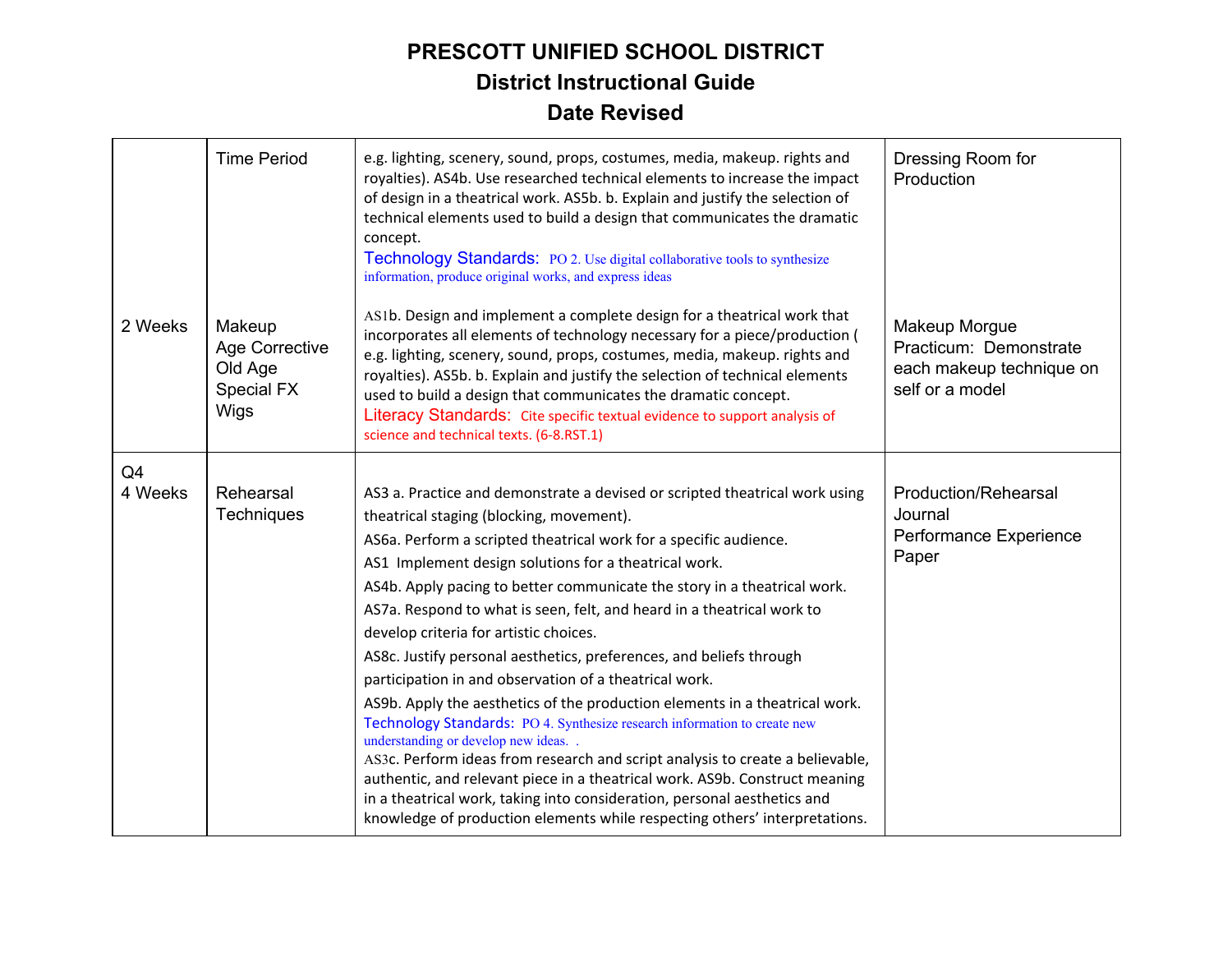| 5 Weeks | Film<br>Terminology<br>Technology<br>Screenwriting<br>Production<br>Editing | AS9b. Analyze and evaluate varied aesthetic interpretations of production<br>elements for a theatrical work.AS9c. Justify how a theatrical work<br>communicates a specific purpose for an audience. AS9c. Compare and<br>debate the connection between a theatrical work and contemporary issues<br>that may impact an audience. | Film Terminology Quiz<br>Screenplay<br><b>Edited Movie</b> |
|---------|-----------------------------------------------------------------------------|----------------------------------------------------------------------------------------------------------------------------------------------------------------------------------------------------------------------------------------------------------------------------------------------------------------------------------|------------------------------------------------------------|
|         |                                                                             | AS4b. Use researched technical elements to increase the impact of design in<br>a theatrical work.                                                                                                                                                                                                                                |                                                            |
|         |                                                                             | AS5b. Use researched technical elements to increase the impact of design in                                                                                                                                                                                                                                                      |                                                            |
|         |                                                                             | a theatrical work.                                                                                                                                                                                                                                                                                                               |                                                            |
|         |                                                                             | AS9a. Examine a theatrical work using supporting evidence and criteria,                                                                                                                                                                                                                                                          |                                                            |
|         |                                                                             | while considering art forms, history, culture, and other disciplines.                                                                                                                                                                                                                                                            |                                                            |
|         |                                                                             | AS9b. Apply the aesthetics of the production elements in a theatrical work.                                                                                                                                                                                                                                                      |                                                            |
|         |                                                                             | AS9c. Describe the playwright's purpose for an intended audience in a                                                                                                                                                                                                                                                            |                                                            |
|         |                                                                             | theatrical work.                                                                                                                                                                                                                                                                                                                 |                                                            |
|         |                                                                             | AS10a. Investigate how cultural perspectives, community ideas and personal<br>beliefs impact a theatrical work.                                                                                                                                                                                                                  |                                                            |
|         |                                                                             | AS3 a. Practice and demonstrate a devised or scripted theatrical work using<br>theatrical staging (blocking, movement).                                                                                                                                                                                                          |                                                            |
|         |                                                                             | AS6a. Perform a scripted theatrical work for a specific audience.                                                                                                                                                                                                                                                                |                                                            |
|         |                                                                             | AS1 Implement design solutions for a theatrical work.                                                                                                                                                                                                                                                                            |                                                            |
|         |                                                                             | AS4b. Apply pacing to better communicate the story in a theatrical work.                                                                                                                                                                                                                                                         |                                                            |
|         |                                                                             | AS7a. Respond to what is seen, felt, and heard in a theatrical work to                                                                                                                                                                                                                                                           |                                                            |
|         |                                                                             | develop criteria for artistic choices.                                                                                                                                                                                                                                                                                           |                                                            |
|         |                                                                             | AS8c. Justify personal aesthetics, preferences, and beliefs through                                                                                                                                                                                                                                                              |                                                            |
|         |                                                                             | participation in and observation of a theatrical work.                                                                                                                                                                                                                                                                           |                                                            |
|         |                                                                             | AS9b. Apply the aesthetics of the production elements in a theatrical work.                                                                                                                                                                                                                                                      |                                                            |